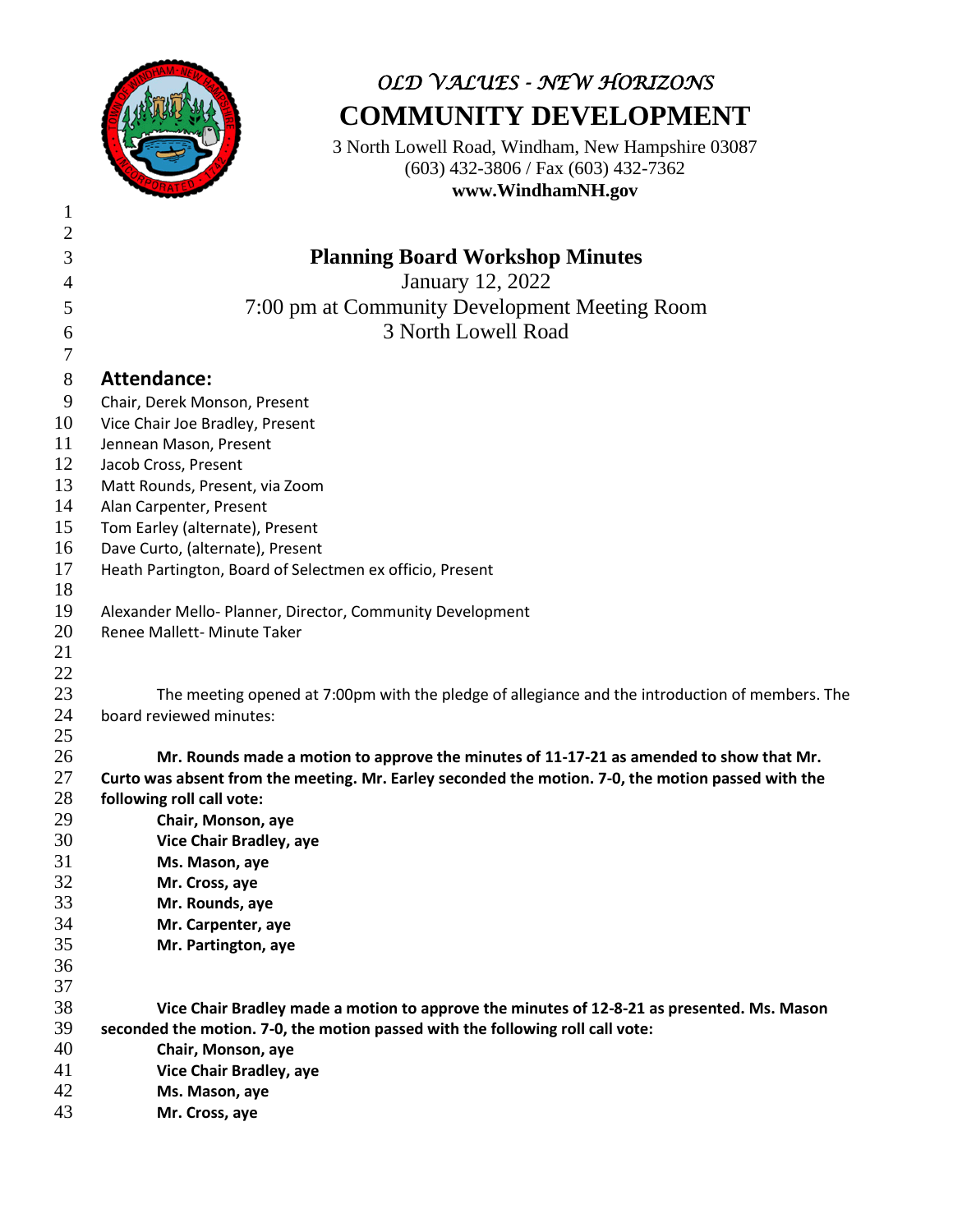**Mr. Rounds, aye Mr. Carpenter, aye Mr. Partington, aye**

 .

 The board reviewed adding porous product maintenance/certification form to Section 1500. Mr. Cross said he would like staff to look at re-writing what was presented to hold commercial applicants to a more rigorous maintenance schedule than a homeowner. Mr. Carpenter suggested limiting it by square footage. The value of keeping maintance instructions simple and easy to follow for homeowners was discussed. Mr. Cross thought commercial properties should be focused on and residential taken into consideration later. Mr. Rounds said if the intent was to protect the lake and pond those were surrounded by residences, so residences would need to be taken into account.

 Mr. Cross expressed discomfort with sending governmental officials to residences and said such a decision was not connected to the real world. Chair Monson said this was a matter of enforcing the maintenance programs that the applicants themselves have already agreed to follow. 

 **Vice Chair Bradley made a motion to direct staff to look at crafting a porous product maintenance certification form to be added to Section 1500. Ms. Mason seconded the motion. 7-0, the motion passed with the following roll call vote:**

- **Chair, Monson, aye Vice Chair Bradley, aye**
- **Ms. Mason, aye**
- **Mr. Cross, aye**
- **Mr. Rounds, aye**
- **Mr. Carpenter, aye**
- **Mr. Partington, aye**
- 
- 72 Overall board members were favorable to finding ways to encourage inter-connectivity, but many expressed not knowing how to solve the issue. Mr. Sullivan said Nashua had made efforts to encourage this but said he wanted more time to get information on exactly how they had done this and what had been successful or not.
- Mr. Gendron cautioned that in a case where two businesses weren't complimentary it would be 77 seen as too much of a take if one was sending traffic through the other.
- **Vice Chair Bradley motioned to direct staff to look at what other towns have done in terms of interconnectivity and to present that information to the board. Mr. Cross seconded the motion. 7-0, the motion passed with the following roll-call vote:**
- **Chair, Monson, aye**
- **Vice Chair Bradley, aye**
- **Ms. Mason, aye**
- **Mr. Cross, aye**
- **Mr. Rounds, aye**
- **Mr. Carpenter, aye**
- **Mr. Partington, aye**
- 
-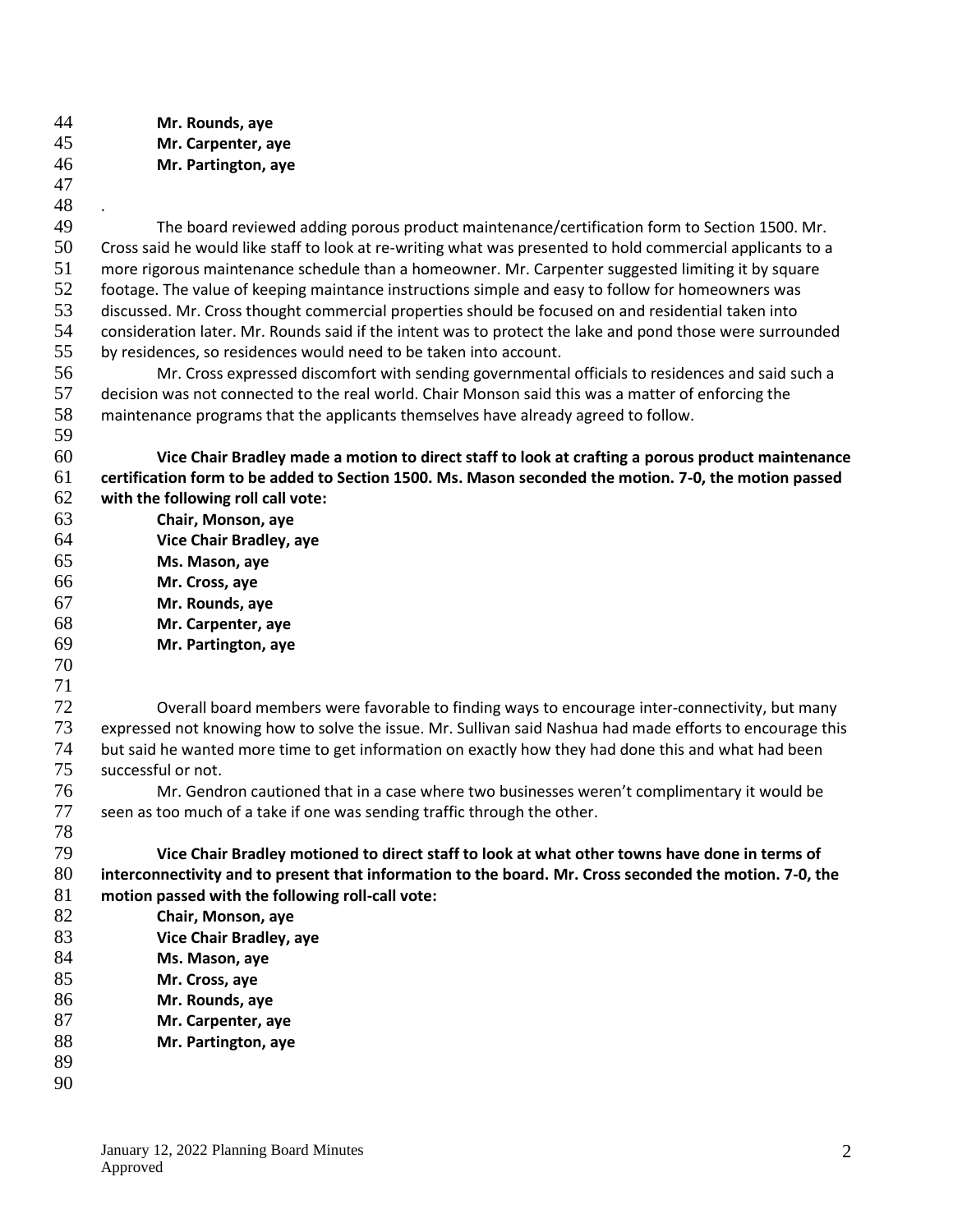| 91         | Driveway permits were discussed next. Mr. Sullivan said in previous towns he had worked in grade          |
|------------|-----------------------------------------------------------------------------------------------------------|
| 92         | and other items were reviewed. Going to a fully paperless packet was also reviewed. Mr. Carpenter, and    |
| 93         | many other board members, said they liked having paper plans for review. Mr. Rounds said he didn't think  |
| 94         | the CDD had the broadband and other infrastructure for all of the board members to be completely digital. |
| 95         | Mr. Cross said the facilities at all other towns he had seen were much larger and better equipped. Mr.    |
| 96         | Carpenter said that for controversial cases the board sometimes met at town hall. He agreed that the      |
| 97         | current meeting space, during covid, was not large enough.                                                |
| 98         |                                                                                                           |
| 99         | Mr. Cross made a motion that the packet go paperless except for plans, if requested. Ms. Mason            |
| 100        | seconded the motion. 7-0, the motion passed with the following roll-call vote:                            |
| 101        | Chair, Monson, aye                                                                                        |
| 102        | Vice Chair Bradley, aye                                                                                   |
| 103        | Ms. Mason, aye                                                                                            |
| 104        | Mr. Cross, aye                                                                                            |
| 105        | Mr. Rounds, aye                                                                                           |
| 106        | Mr. Carpenter, aye                                                                                        |
| 107        | Mr. Partington, aye                                                                                       |
| 108        |                                                                                                           |
| 109        |                                                                                                           |
| 110        | Mr. Earley and Chair Monson declined paper plans, while other board members requested that                |
| 111        | they continued to be supplied.                                                                            |
| 112        |                                                                                                           |
| 113        | Vice Chair Bradley said meetings should be held at town hall until the election. Mr. Carpenter            |
| 114        | suggested it be for public hearings only and that staff would need to review the schedule to make sure    |
| 115        | town hall was available.                                                                                  |
| 116        | Mr. Partington suggested that Zoom access be made available to residents, even though the board           |
| 117        | would be meeting in person. The difficulties of managing the public on Zoom while running the meeting in  |
| 118        | person was raised. Mr. Gendron said he did not think the presenters would be inclined to Zoom into        |
| 119        |                                                                                                           |
| 120        | meetings.                                                                                                 |
| 121        | Vice Chair Bradley made a motion to send the suggested amended language, "shall be nine feet,"            |
| 122        | to section 703.3.3, to public hearing. Mr. Cross seconded the motion. 7-0, the motion passed with the     |
| 123        | following roll-call vote:                                                                                 |
| 124        | Chair, Monson, aye                                                                                        |
| 125        | Vice Chair Bradley, aye                                                                                   |
| 126        |                                                                                                           |
| 127        | Ms. Mason, aye<br>Mr. Cross, aye                                                                          |
| 128        |                                                                                                           |
| 129        | Mr. Rounds, aye                                                                                           |
| 130        | Mr. Carpenter, aye                                                                                        |
| 131        | Mr. Partington, aye                                                                                       |
| 132        |                                                                                                           |
|            |                                                                                                           |
| 133        | Mr. Cross said he would like to see staff review the road ordinances to make sure they were in line       |
| 134<br>135 | with the issues that fire and police had wanted to see more consistently enforced.                        |
| 136        |                                                                                                           |
| 137        | Chair Monson said Mr. Mello had suggested a multi-board committee be created to look at                   |
|            | different ordinances. Mr. Cross and Mr. Rounds were hesitant to the idea. Vice Chair Bradley said that he |
| 138        | thought it made sense, citing Mr. Curto's change of opinion regarding road width, which he formerly       |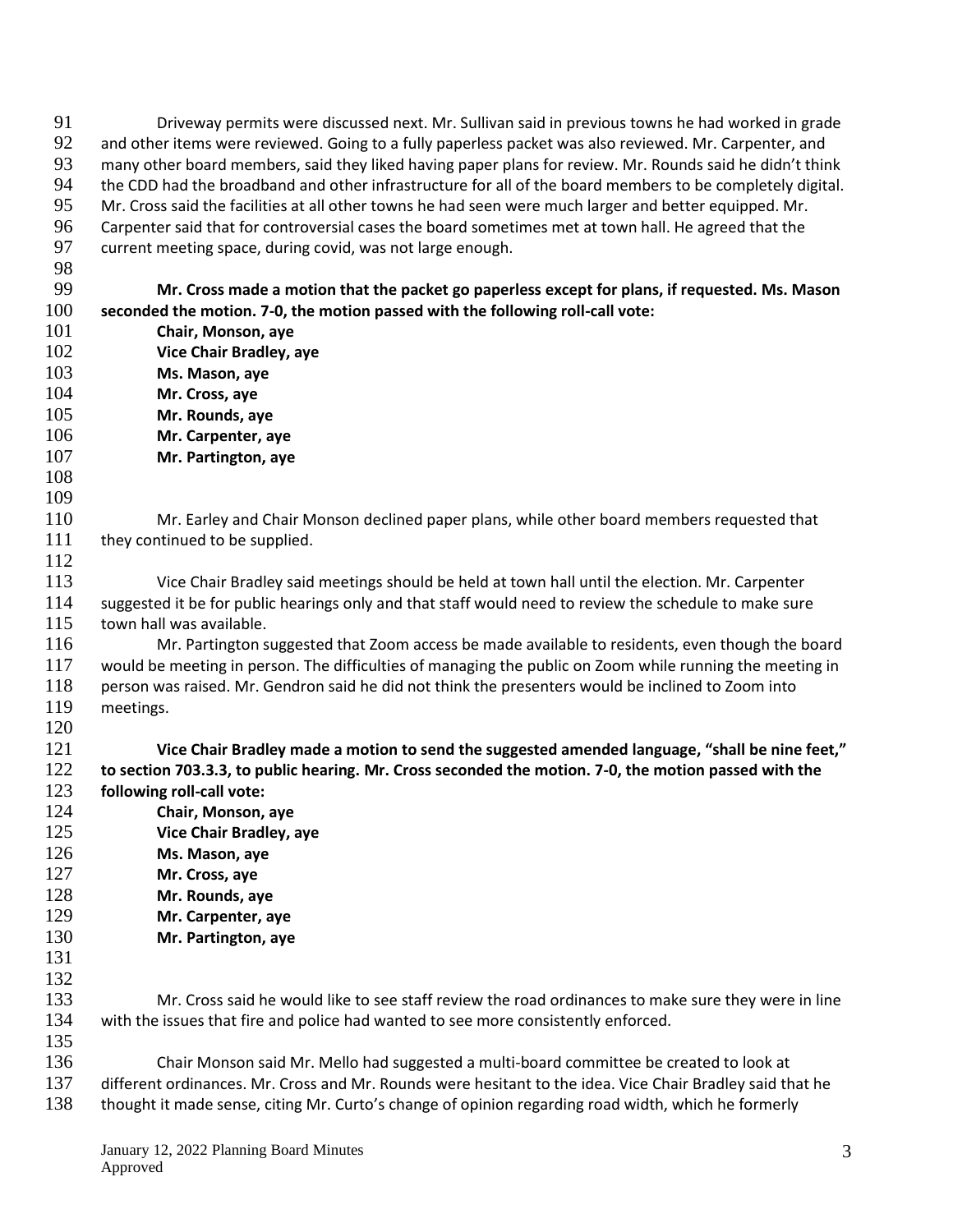wanted narrow from a conservation standpoint, but has since come to understand why from a public safety 140 standpoint needed to be wider.

141 Mr. Cross said he thought committees were not effective and that the Planning Board itself reviewed and amended regulations. Mr. Carpenter said in theory he was in favor of the idea but asked if these would be publicly posted meetings and who would take minutes. Mr. Cross said he already asked 144 other boards in town what issues they were seeing and did not think that it needed to be a formal committee.

 Mr. Curto liked the idea as he said his involvement with the planning board had created more cross 147 information with the Conservation Commission. It was agreed that Chair Monson would check with Mr. Mello and Attorney Campbell on the ability to create casual board inter-connectivity.

 

## **New/Old Business**

 Mr. Cross said that the state reps had been contacted a year ago about the boards frustration with the Housing Appeals Board. He said he just learned that Bob Lyn, a Windham State Rep, had sponsored legislature regarding the Appeals Board but he did not now what it said. He suggested the state reps be 156 invited to talk to the Planning Board.

 Mr. Carpenter attended a meeting at the state house that same day and was able to share information. He briefly shared what the various legislature surrounding the HAB was and said that around fifteen people spoke today in favor of keeping the HAB as is. Mr. Carpenter said the current HAB board is made of three people, one of whom is a land use lawyer and the other two are developers.

 Mr. Carpenter said there was no indication what direction the Judiciary Committee might take. Mr. Carpenter suggested the Windham state reps be asked to support the bills looking to repeal the HAB.

 Mr. Cross said anyone at the House Judiciary meeting who spoke against repealing the HAB were 164 paid lobbyists. He thought writing a letter to the State Rep was pointless as the board had already done so with no effect. He said he had spoken in person to Bob Lyn and Julius Soti and was disappointed they had not responded to the initial letter. Chair Monson said Charlie McMahon had responded to their letter. Mr. Rounds said his impression of the discussion was that the HAB existed only to create more workforce housing.

 Chair Monson said he would like to send a letter to the state reps. Mr. Cross said he wanted to talk 170 to the reps in person. Mr. Carpenter agreed.

 **Mr. Cross made a motion to ask the sate reps to meet with the board. Mr. Carpenter seconded the motion. The motion passed with the following roll-call vote: Chair, Monson, aye**

- **Vice Chair Bradley, aye Ms. Mason, aye Mr. Cross, aye Mr. Rounds, aye Mr. Carpenter, aye**
- **Mr. Partington, aye**

 

 **Mr. Carpenter made a motion to send a letter to the BOS in favor of Article #4 and to publish it in the paper. Vice Chair Bradley seconded the motion. The motion passed, 7-0, with the following roll-call vote: Chair, Monson, aye**